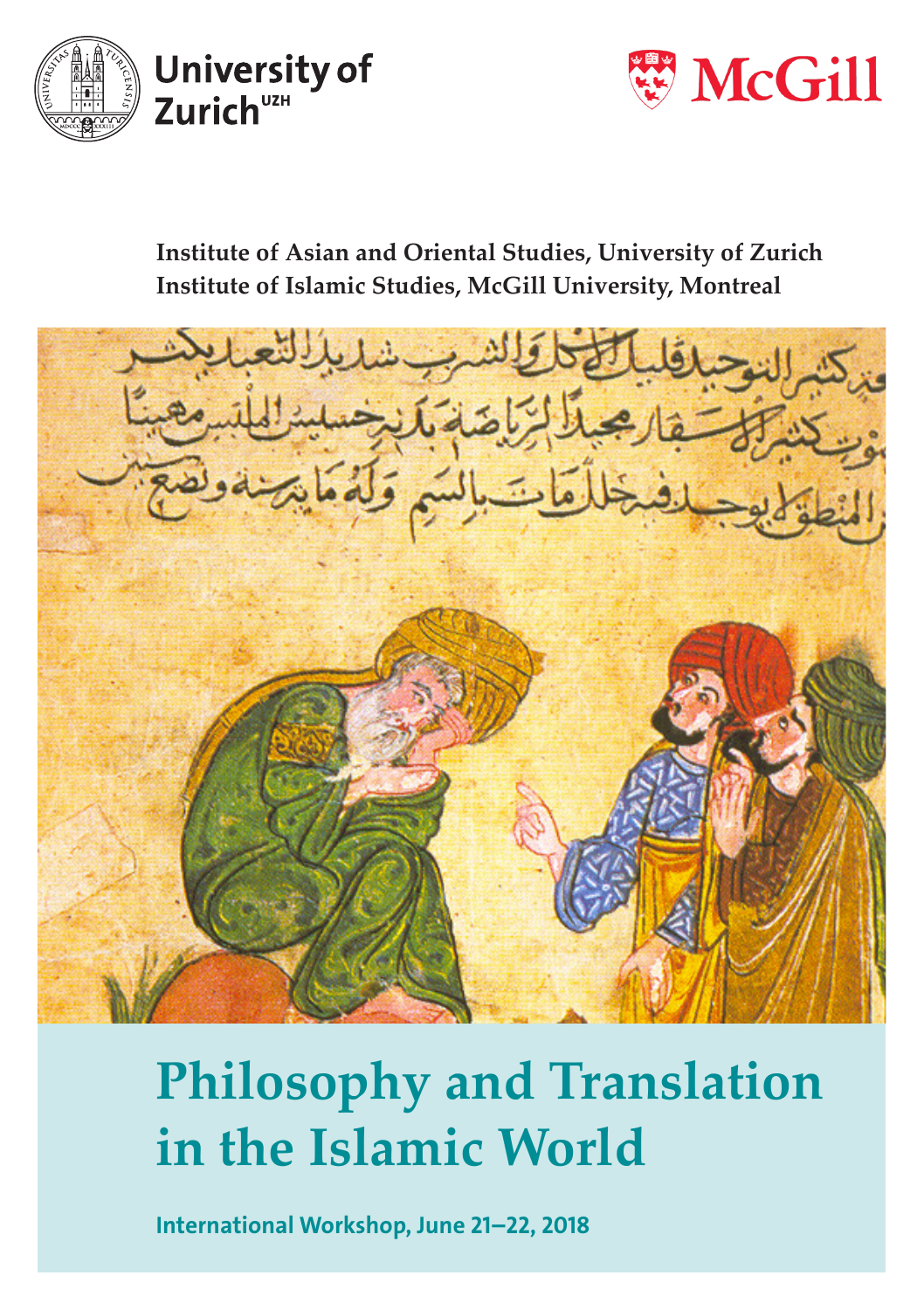## Thursday, June 21

| 8:30             | Welcome and Introduction (Ulrich Rudolph and Robert Wisnovsky)                                                                                                                           |
|------------------|------------------------------------------------------------------------------------------------------------------------------------------------------------------------------------------|
| <b>Section I</b> | <b>Historical Perspectives</b>                                                                                                                                                           |
| 9:00             | <b>Peter Pormann (University of Manchester)</b><br>The Graeco-Arabic Translation Movement: A Figment of Scholarly<br>Imagination?                                                        |
| 10:00            | Coffee/Tea Break                                                                                                                                                                         |
| 10:30            | Dag Nikolaus Hasse (University of Würzburg)<br>Philosopher-Translators from Arabic into Latin in the Middle Ages                                                                         |
| 11:30            | Lukas Muehlethaler (Free University, Berlin)<br>From Jewish Philosophy to Philosophy in Hebrew: On Some Causes<br>and Effects of Hebrew Philosophical Translations in the Middle<br>Ages |
| 12:30            | Lunch (Dozentenfoyer, ETH Zurich)                                                                                                                                                        |
| 14:00            | Joep Lameer (Membre associé, CNRS, Paris)<br>Arabic to Persian and Persian to Arabic: In Search of a Pattern                                                                             |
| 15:00            | Eva Orthmann (University of Göttingen)<br>Persian Translations of Indian Philosophical Texts: Challenges and<br>Limitations                                                              |
| 16:00            | Coffee/Tea Break                                                                                                                                                                         |
| 16:30            | Amin Ehteshami (UC Berkeley)<br>Maktab-i tafkīk: A Shī'ī Genealogical Account of the Graeco-Arabic<br><b>Translation Movement</b>                                                        |
| 19:00            | <b>Conference Dinner</b>                                                                                                                                                                 |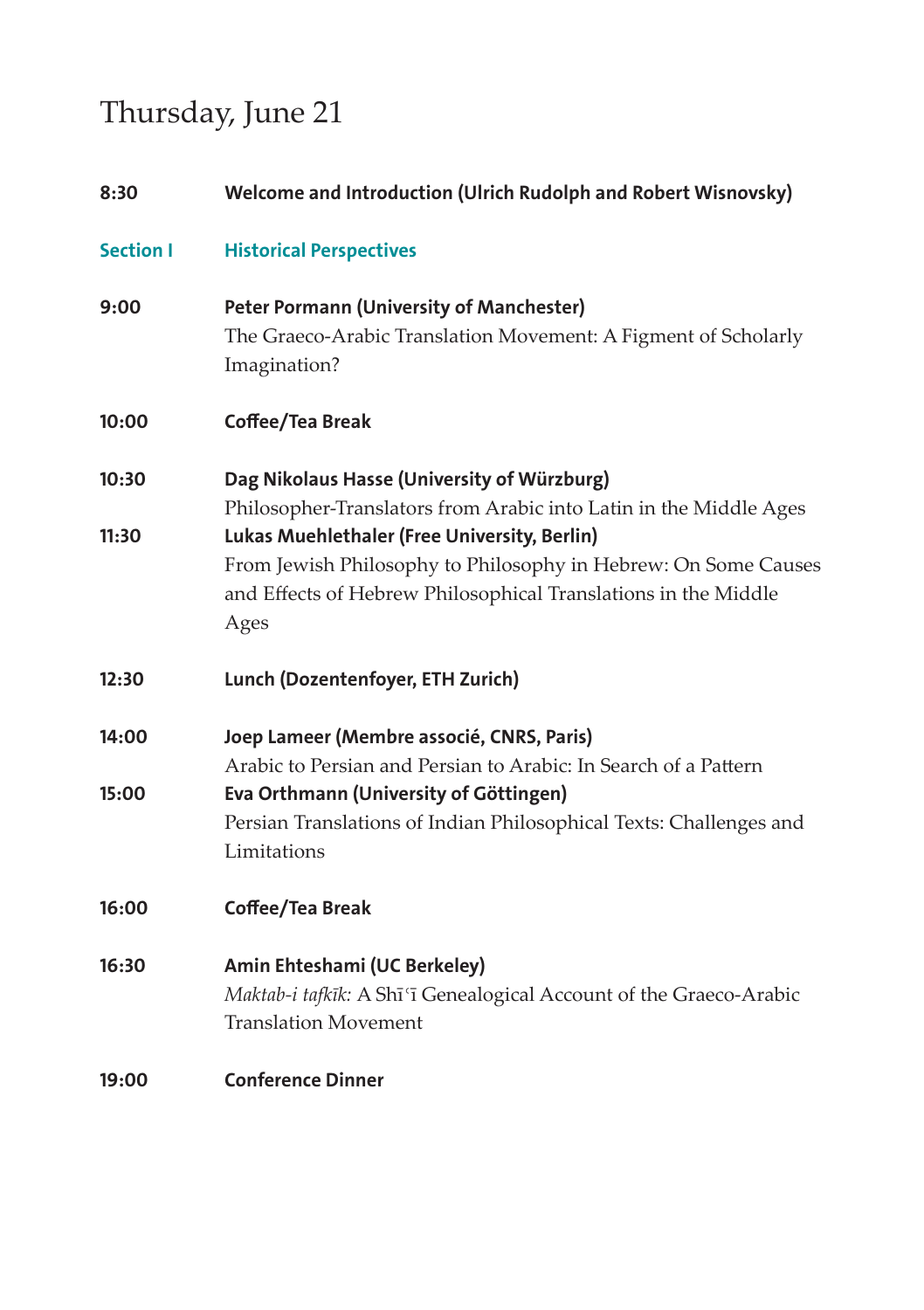## Friday, June 22

| <b>Section II</b> | <b>Systematic Perspectives</b>                                        |
|-------------------|-----------------------------------------------------------------------|
|                   | Chair: Georges Tamer, University of Erlangen                          |
| 8:30              | Cristina D'Ancona (Università di Pisa)                                |
|                   | Reshaping Enneads IV-VI: From Plotinus to the Arabic "Provenance      |
|                   | and Destination"                                                      |
| 9:30              | <b>Ulrich Rudolph (University of Zurich)</b>                          |
|                   | Greek ousia into Arabic jawhar: Prerequisites, Contexts and           |
|                   | Consequences of a Translation                                         |
| 10:30             | Coffee/Tea Break                                                      |
| 11:00             | Robert Wisnovsky (McGill University, Montreal)                        |
|                   | Varieties of "Necessity" in the Graeco-Arabic Translations and in     |
|                   | Avicenna: A Sketch                                                    |
| 12:00             | Amos Bertolacci (IMT School of Advanced Studies, Lucca)               |
|                   | Commenting on Aristotle outside a Commentary: On Avicenna's           |
|                   | Exegesis of the Arabic (and Persian?) Translations of the Metaphysics |
|                   | in some of his summae                                                 |
| 13:00             | Lunch (Institute of Asian and Oriental Studies, Rämistrasse 59)       |
| 14:00             | Jeannie Miller (University of Toronto)                                |
|                   | Al-Jāḥiẓ's Concept of Animal Species, and the Translation of          |
|                   | Aristotle's Biological Writings                                       |
| 15:00             | Sarhan Dhouib (University of Kassel)                                  |
|                   | Tolerance and Intolerance in the Arab Modernity: Tasāhul versus       |
|                   | Ta 'așșub                                                             |
| 16:00             | Coffee/Tea Break                                                      |
| 16:30             | Roman Seidel (Humboldt University, Berlin)                            |
|                   | Kant into Arabic and Persian: Key Concepts of the Critique of Pure    |
|                   | Reason in Translation: Some Comparative Observations                  |
| 17:30             | <b>Final Discussion</b>                                               |
| 19:00             | <b>Farewell Dinner</b>                                                |
|                   |                                                                       |